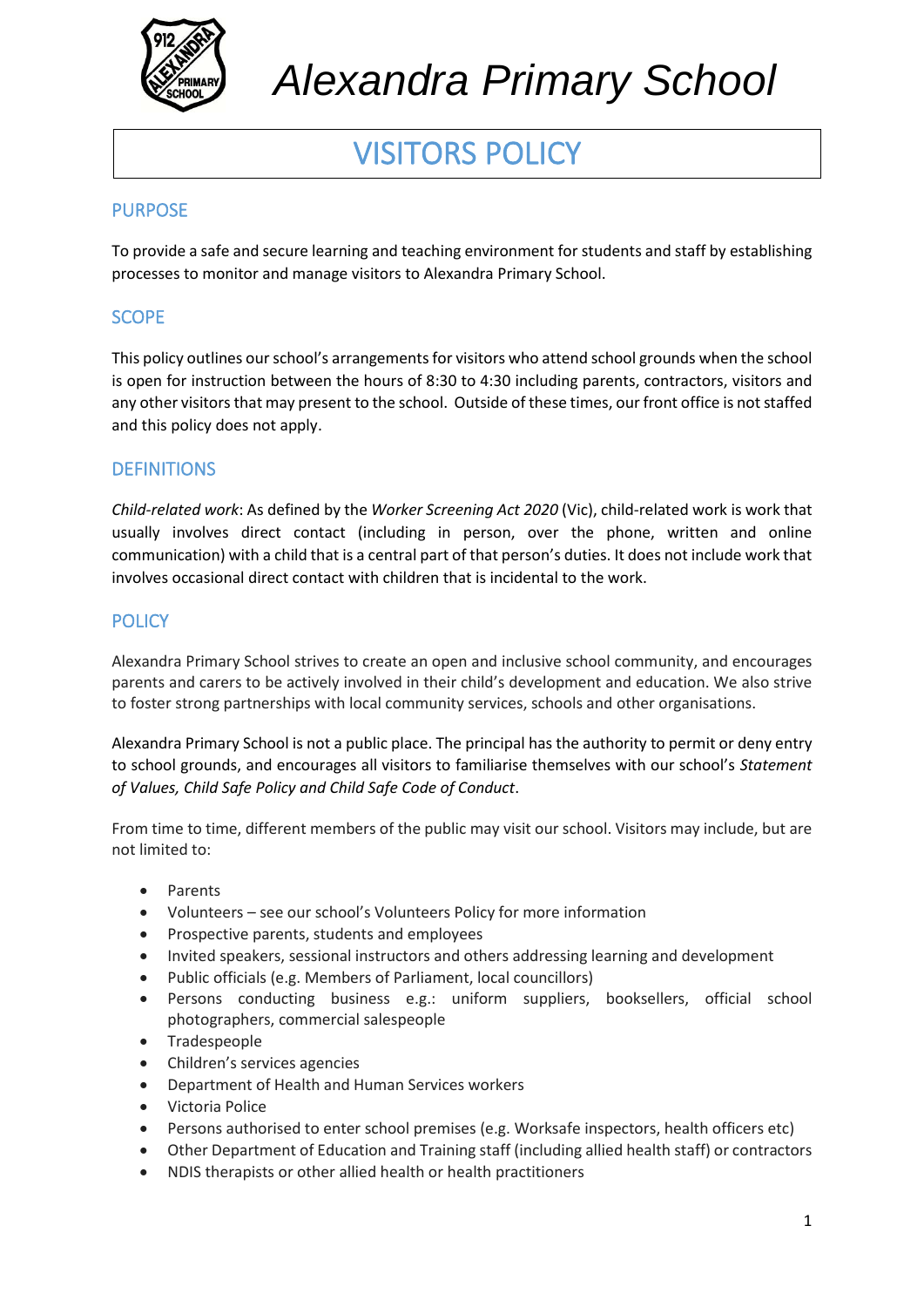

## Sign in procedure

All visitors to Alexandra Primary School are required to report to the school office on arrival (see exceptions below in relation to parents/carers). Visitors must:

- Record their name, signature, date and time of visit and purpose of visit in visitors book.
- Provide proof of identification to office staff upon request
- Produce evidence of their valid Working with Children Clearance where required by this policy (see below)
- Wear a visitor's lanyard at all times.
- Follow instruction from school staff and abide by all relevant school policies relating to appropriate conduct on school grounds including Child Safety Code of Conduct, Statement of Values as well as Department policies such as the [Sexual Harassment Policy](https://www2.education.vic.gov.au/pal/sexual-harassment/overview) and [Workplace](https://www2.education.vic.gov.au/pal/workplace-bullying/policy)  [Bullying Policy](https://www2.education.vic.gov.au/pal/workplace-bullying/policy)
- Return to the office upon departure, sign out and return visitor's lanyard.

Alexandra Primary School's Child Safety Code of Conduct is available upon request from Administration.

#### **COVID-19 vaccination information**

Under the directions issued by the Victorian Chief Health Officer, visitors attending school to work are required to be vaccinated or provide evidence that they are medically excepted. Our school is required to collect, record and hold vaccination information from relevant visitors to ensure they meet these requirements.

Department policy also requires us to ensure all parents and carers are vaccinated or medically exempted before entering school buildings.

For further information on this process, refer to our school's COVID-19 Mandatory Vaccination – Information Collection and Storage Procedures.

For Department policy on COVID-19 mandatory vaccinations for visitors, including advice on the type of information that schools are required to collect, record and hold, refer to:

• COVID-19 Vaccinations – [Visitors and Volunteers on School Sites](https://www2.education.vic.gov.au/pal/covid-19-vaccinations-visitors-volunteers/policy)

#### **Working with Children Clearance**

For Working with Children (WWC) Check and other suitability check requirements relating to parents/carers and other volunteers working with students, please see our Volunteers Policy.

All visitors who are engaged in **child-related work** (see definition above) must have a valid WWC Clearance.

In some circumstances, visitors to Alexandra Primary School who are **not** engaged in child-related work will also be required to produce a valid WWC Clearance depending on the particular circumstances of their visit. For Alexandra Primary School will require a valid WWC Clearance for:

• **visitors who will be working regularly with children** during the time they are visiting, even though direct contact with children is not a central part of their normal duties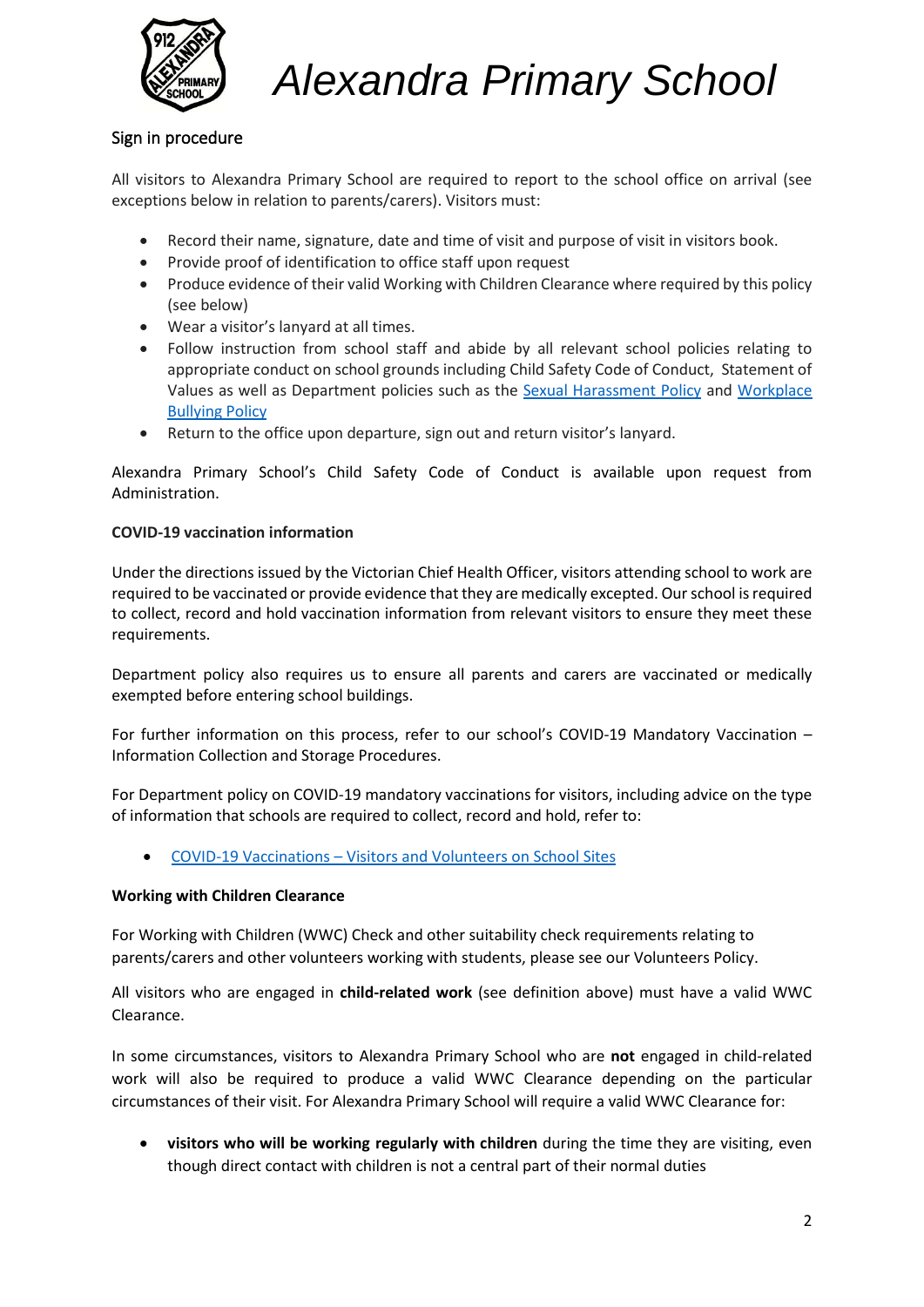

• **visitors (e.g. contractors)**, who will regularly be performing unsupervised work at the school during school hours or any other time where children are present. Further background checks, including references, may also be requested at the discretion of the principal.

Visitors who will be working in areas away from students (e.g. a visiting auditor who will be located in the front office with administration staff) or who will be supervised and accompanied by a staff member during their visit (e.g. a Member of Parliament, a journalist, a prospective parent on a school tour) will not be required to have a WWC Clearance.

Sworn Victoria Police officers or sworn Australian Federal Police officers are exempt from requiring a WWC Check, but may be asked to verify that they are sworn officers by providing proof of identification.

#### Invited speakers and presenters

On occasion, Alexandra Primary School may invite external speakers or providersto deliver incursions, presentations, workshops and special programs for our students. Consistent with Department of Education and Training requirements, Alexandra Primary School will:

- ensure that the content of presentations and programs by external providers contributes to the educational development of our students and is consistent with curriculum objectives
- ensure that any proposed visit, programs or content delivered by visitors complies with the requirement that education in Victorian government schools is secular and is consistent with the values of public education, Department policies and the *Education and Training Reform Act 2006* (Vic). In particular, programs delivered by visitors are to be delivered in a manner that supports and promotes the principles and practice of Australian democracy including a commitment to:
	- o elected government
	- o the rule of law
	- o equal rights for all before the law
	- o freedom of religion, speech and association
	- o the values of openness and tolerance
	- o respect the range of views held by students and their families.

### Parent visitors

We understand that there may occasionally be a reason why a parent or carer may want to speak to or see their child at school, during school hours.

If there is a particular pressing or unavoidable issue that cannot wait until the end of the school day, we ask that parents or carers call the school office to make the request to speak to or see their child during school hours.

We also ask that parents avoid arranging to visit their children at school wherever possible, as this can cause inappropriate disruptions to the school day.

All parents or carers who visit our school during school hours, other than for the purposes of school pick ups and drop offs or for specific school events (eg parent teacher interviews, concerts, assemblies etc), are required to sign in as a visitor at the school office.